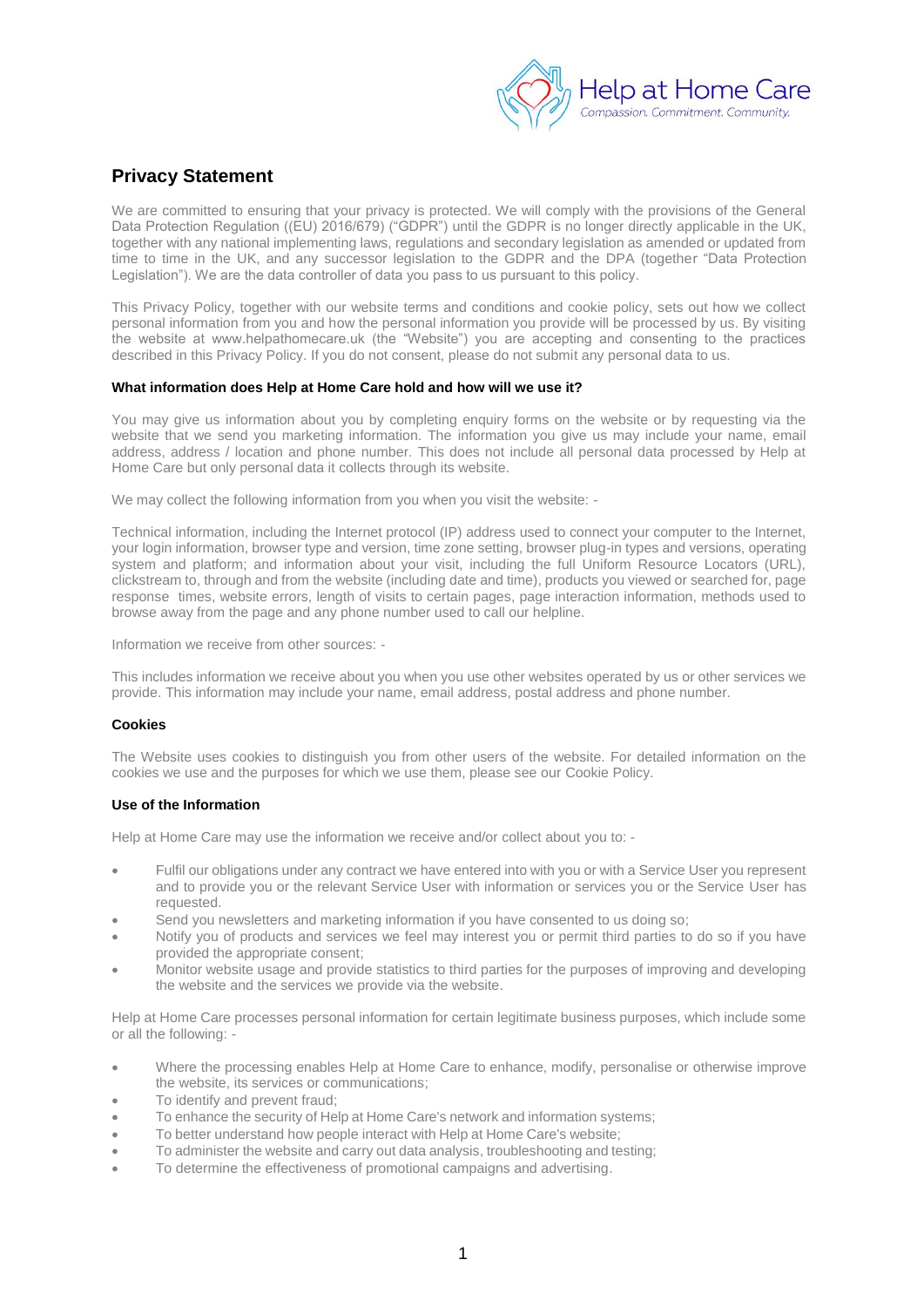

If we obtain consent from you to do so, we may provide your personal details to third parties so that they can contact you directly in respect of services in which you may be interested.

Where we are processing personal data we have obtained via the website on the basis of having obtained consent from you, you have the right to withdraw your consent to the processing of your personal data at any time. If you would like to withdraw your consent or prefer not to receive any of the above-mentioned information (or if you only want to receive certain information from us) please let us know by contacting us at contact@helpathomecare.uk. Please bear in mind that if you object, this may affect our ability to carry-out the tasks above for your benefit.

If you wish to have your information removed from our database or if you do not want us to contact you for marketing purposes, please let us know by contacting us at [contact@helpathomecare.uk](mailto:contact@helpathomecare.uk)

We will not share, sell or distribute any of the information you provide to us (other than as set out in this policy) without your prior consent, unless required to do so by law.

#### **Third Party Sites**

Our website may contain links to third party websites, including websites via which you are able to purchase products and services. They are provided for your convenience only and we do not check, endorse, approve or agree with such third-party websites nor the products and/or services offered and sold on them. We have no responsibility for the content, product and/or services of the linked websites. Please ensure that you review all terms and conditions of website use and the Privacy Policy of any such third-party websites before use and before you submit any personal data to those websites.

#### **How Safe is your Information?**

Protecting your security and privacy is important to us and we make every effort to secure your information and maintain your confidentiality in accordance with the terms of the Data Protection Legislation. The website is protected by various levels of security technology, which are designed to protect your information from any unauthorised or unlawful access, processing, accidental loss, destruction and damage.

We will do our best to protect your personal data but the transmission of information via the Internet is not completely secure. Any such transmission is therefore at your own risk.

#### **Disclosure of your Information**

We may share your personal information with any member of our group, which means our subsidiaries, our ultimate holding company and its subsidiaries, as defined in section 1159 of the Companies Act 2006. We may share your information with selected third parties including: -

- Business partners, suppliers and sub-contractors for the performance of any contract we enter with them or you;
- Third parties who may wish to contact you in respect of services or products they offer or sell whichmay be of interest to you, provided we receive your consent to such disclosure;
- Advertisers and advertising networks that require the data to select and serve relevant adverts to you and analytics and search engine providers that assist us in the improvement and optimisation of the website.

Please note we may need to disclose your personal information where we: -

- Sell any or all our business or assets or we buy another business or assets in which case we may disclose your personal data to the prospective buyer or seller;
- Are under a legal duty to comply with any legal obligation or to enforce or apply our terms and conditions;
- Need to disclose it to protect our rights, property or the safety of our customers or others, including the exchange of information with other companies, organisations and/or governmental bodies for the purposes of fraud protection and credit risk reduction.

#### **Your Rights in Respect of your Data**

If any of the information you provide to us via the website changes, please let us know as soon as possible so that we can make the necessary changes to the information we hold for you on our database. If you wish to make any changes to your information, please contact us at contact@helpathomecare.uk.